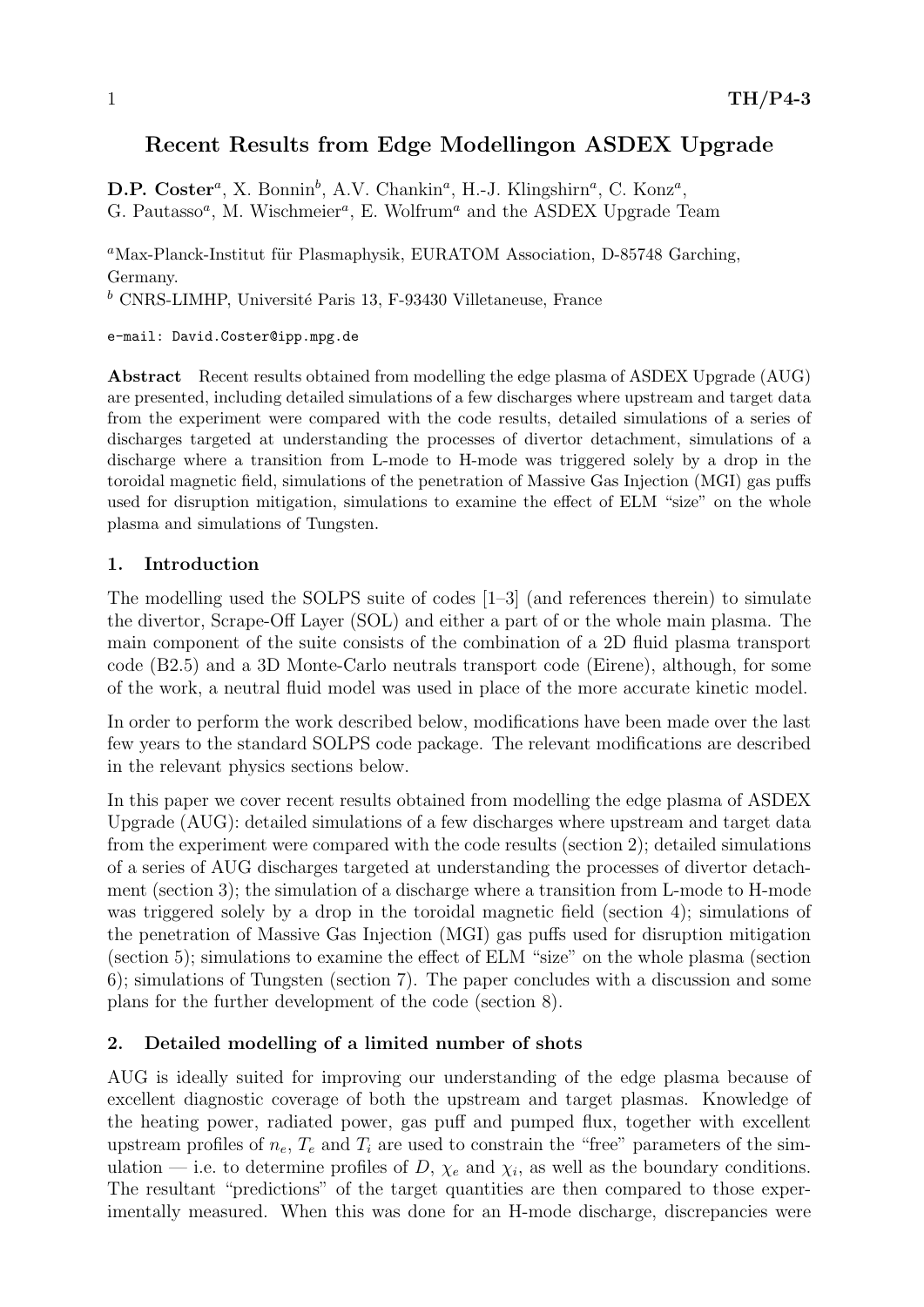

Figure 1: Discrepancy between detailed code modelling and the experimental results. Left from  $[4]$ , right from  $[5]$ .

found in that the code tended to predict a denser, colder plasma at the target than that measured (resulting in, for example, a factor two difference in the  $H_{\alpha}$  radiation). At the same time, the measured upstream  $E_r$  was higher than that predicted by the code, and the measured parallel flows upstream higher than those predicted by the code. (Similar results have been seen on other tokamaks and with other edge codes.) Despite a large variation in the "free" parameters, the discrepancy between the experiment and code could not be eliminated (see for example figure 1). A possible explanation for the divertor density over-estimate and divertor temperature under-estimate is the presence of kinetic effects in this region not present in the fluid plasma description. When parameters are varied so as to produce a hotter divertor plasma (e.g. by dropping the upstream density below that measured experimentally), the  $E_r$  from the code is found to approach that measured experimentally, and the parallel flows are also found to approach the experimental ones. Results of these simulations are shown in [6] (and references therein).

The comparison with experimental results was aided by the use of the MDSplus interface to the SOLPS results [7] which allows for the easy comparison of code and experimental results.

# 3. Modelling of detachment

Since the ITER divertor design currently relies on partial divertor detachment to lower the energy fluxes to the targets, it is important to investigate the ability of the edge codes to properly capture this physics. A series of well diagnosed Ohmic discharges were performed on AUG with increasing flat-top density against which numerical simulations are compared [8]. Whilst the code reproduces qualitatively the behaviour of the peak ion flux densities,  $\Gamma_i$ , at the outer target, the experimentally observed continuous decrease of  $\Gamma_i$  as a function of the flat-top density is not reproduced. However, changes in the model of the conductances below the dome and divertor target plates lead to a non-increasing  $\Gamma_i$ at the inner target and absolute values of  $\Gamma_i$  at the outer target that are within a factor of 1.5 of the experimental data.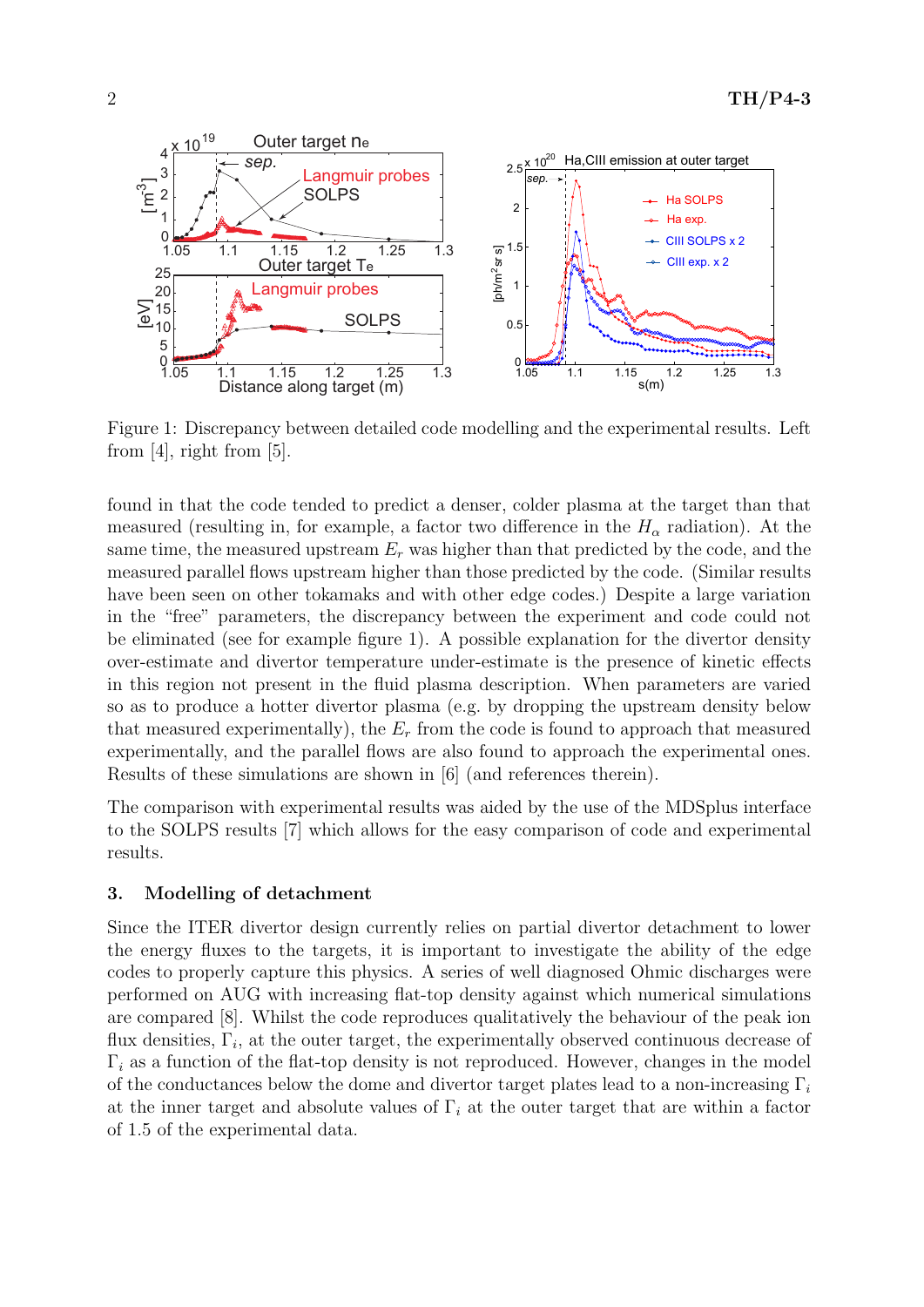

Figure 2: Derived transport coefficients.

#### 4. Modelling of L- and H-mode discharges

The nature of the L-mode to H-mode transition remains a challenge. In order to better characterize some of the differences between these two regimes, a transition was triggered in an AUG discharge by lowering the magnetic field while keeping the heating power and density as constant as possible. Detailed modelling of these two phases showed that the electron and ion heat transport coefficients required to match the upstream profiles hardly changed (and that the ion heat transport was close to neo-classical values even in the L-mode), but that the particle diffusivity changed significantly, see figure 2. (For additional information, see Wolfrum et al, this conference.)

For these simulations the neo-classical contributions to the transport coefficients were included [9]. This work is based on the neoclassical model of Hirshman and Sigmar [10] and Peeters and its numerical implementation [11]. The diffusive and convective contributions to the neo-classical particle and heat fluxes

$$
\Gamma_{aj} = -D_{aj}\nabla n_{aj} + v_{aj}n_{aj}
$$
\n
$$
q_{aj} = -\kappa_{aj}\nabla T_a + w_{aj}T_a
$$
\n(1)

are calculated for given thermodynamic forces

$$
F_{aj}^{\mathbf{p}} = \frac{\partial \ln p_{aj}}{\partial \rho}
$$
  

$$
F_{aj}^{\mathbf{T}} = \frac{\partial \ln T_a}{\partial \rho}
$$
 (2)

$$
(\rho = \text{flux label}, a = \text{species}, j = \text{charge state})
$$
\n(3)

and external electric field E and added to the classical and anomalous fluxes. The model calculates both Banana-Plateau and Pfirsch-Schlüter contributions to the neo-classical transport and is therefore suited for application in the plasma core and edge regions with exception of steep gradient regions where the validity of the neo-classical formulation has to be tested for each ion species.

The transport model is one dimensional and therefore limited to closed flux surfaces. A matching of the neo-classical 1D core transport to the fluid drift modelling of 2D transport in the SOL is foreseen as a further expansion of the B2 fluid model.

#### 5. Modelling of Massive Gas Injection

Massive Gas Injection (MGI) gas puffs have been suggested as a tool to mitigate disruptions and to suppress run-away electron production. The simulation of the penetration of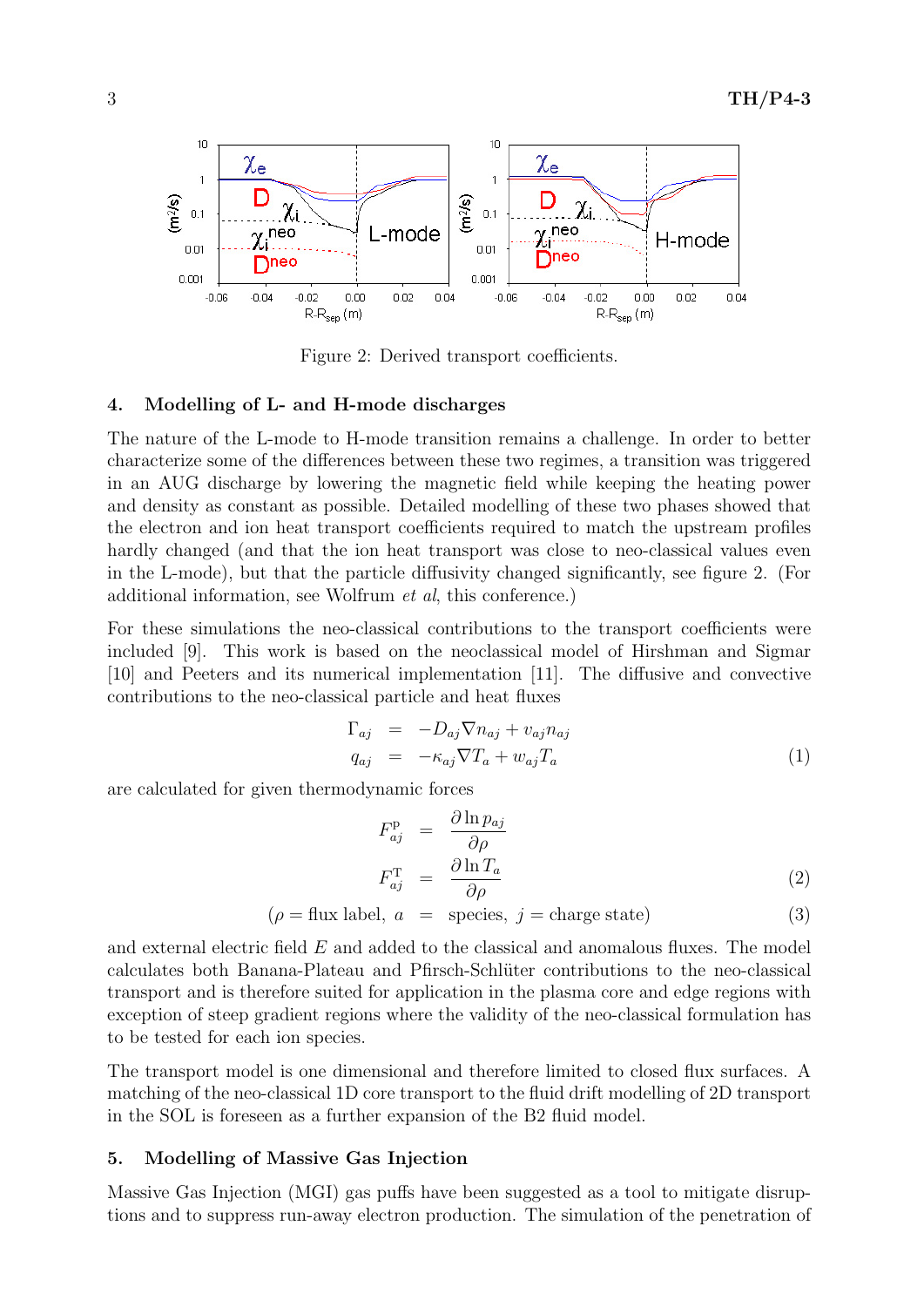

 $0^{24}$  (green) and  $1 \times 10^{25}$  (blue) particl u orcice  $\frac{1}{2}$ ll to  $\overline{u}$  can (red),  $1 \times 10^{24}$  (green) and  $1 \times 10^{25}$  (blue) particles per second, all taken at 1ms after the Figure 3: Results of simulations for  $D_2$ , He and Ne gas puffs with puff rates of  $1 \times 10^{23}$ start of the gas-puff.

atoms / s **47 % 153 %** tion tends to be 3D while the readily available tools are  $2D$ ;  $(2)$  the large influx of neutrals changes the plasma conditions are a year feet time scale and in a way that is a shallows to  $e$  plasma condition the numerics of the codes; (3) additional physics (such as global/large scale MHD modes, field reconnection and increased turbulence) outside that in the transport codes is also likely to play a role. With these *caveats* in mind, an effort has been started to simulate changes the plasma conditions on a very fast time-scale and in a way that is a challenge to  $\frac{1}{2}$ **210 %**  $D_2$ , He and Ne, and to compare the code results with those from the experiment [12].  $L_2$ , and one compare the code results with those from the experiment  $\lfloor 12 \rfloor$ .<br>To capture some of the additional effects, simulations with changed transport coefficients the neutrals into the plasma presents a number of challenges: (1) the experimental situathe effects of very large gas puffs  $(10^{23} - 10^{25} \text{ particles/sec}$  for a few milliseconds) using were also performed, (see Pautasso *et al.*, this conference).

When neutral sources are present, the energy content carried by the ionized neutrals must be converted into kinetic (directed) and thermal (undirected) energy delivered to the ions. The former term also imparts momentum to the ion fluid, while the latter term modifies the ion temperature. Basically, we apply the following conversion rules, where the E superscript represents the energy sources in Eirene and  $H$  the heat sources in B2.5:

total energy 
$$
\Rightarrow S_a^E = \int \frac{1}{2} m_a v_a^2 S_a^{particle} d^3 \vec{v}
$$
, (4)  
internal energy  $\Rightarrow S_a^H = \int \frac{1}{2} m_a (\vec{v}_a - \vec{u}_a)^2 S_a^{particle} d^3 \vec{v}$ , (5)  
 $\rightarrow S_a^H = S_a^E - \vec{u}_a \cdot \vec{S}_a^{mom} + \frac{1}{2} m_a u_a^2 S_a^{particle}$ . (6)

However, Eq.(6) implicitly assumes that the perturbation caused by the neutrals on the ion fluid is small and is, in that sense, a "first-order" correction. Specifically, it requires that the plasma species density  $n_a$  and parallel velocity  $u_a$  change slowly on the timescale of the timestep  $\Delta t$ . In the case of MGI gas puffs, this is no longer the case, and Eq.(6) needs to be generalized as detailed below. Including all terms, the ion heat source over a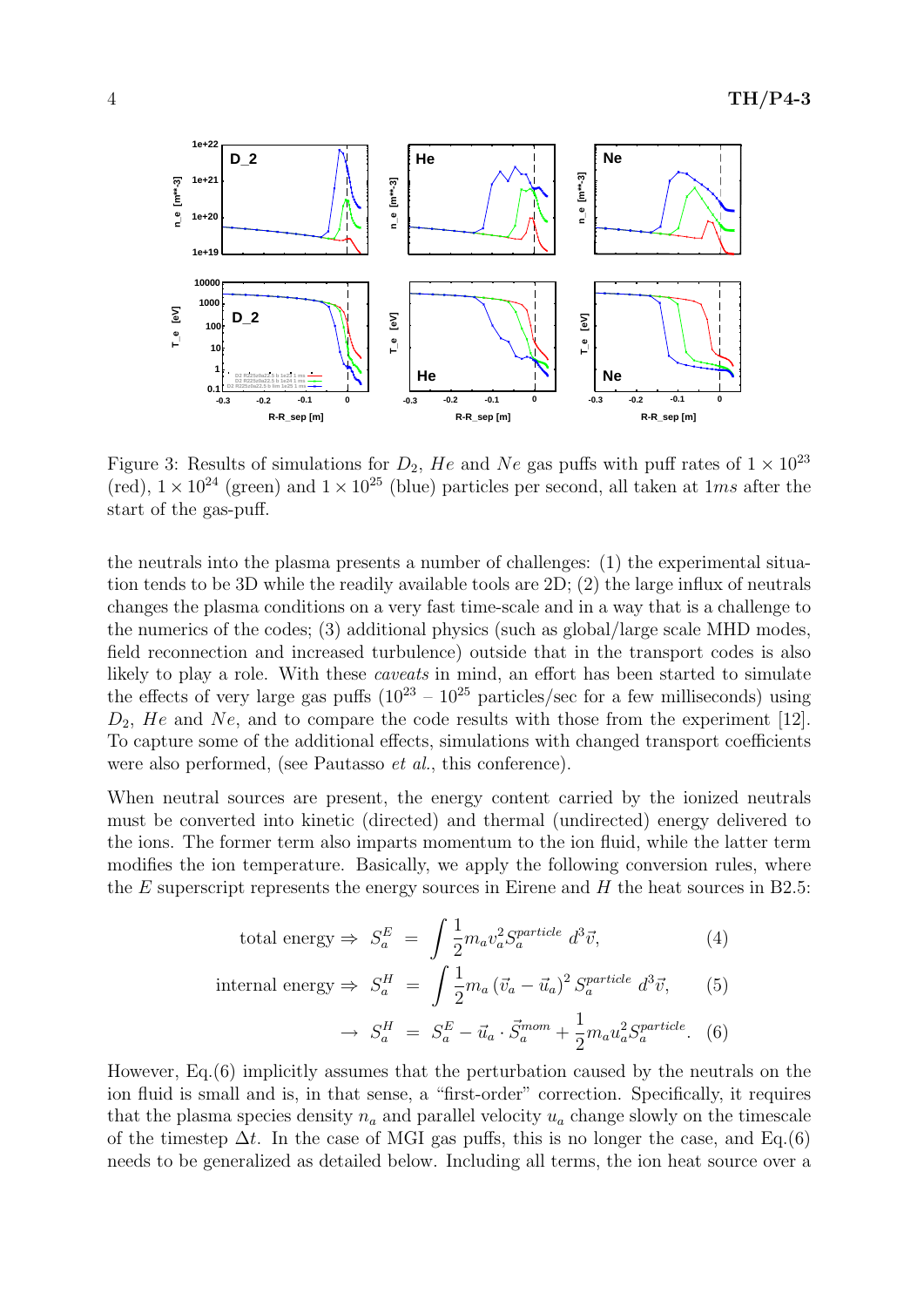timestep is given by:

$$
S_i^H \Delta t = \sum_a \left( n_a^t + S_a^{\text{particle}} \Delta t \right) \left\langle \frac{1}{2} m_a (\vec{v}_a - \vec{u}_a)^2 \right\rangle^{t + \Delta t} - \sum_a n_a^t \left\langle \frac{1}{2} m_a (\vec{v}_a - \vec{u}_a)^2 \right\rangle^t \tag{7}
$$

with

$$
\vec{u}_a^{t + \Delta t} = \langle \vec{v}_a \rangle^{t + \Delta t} = \frac{n_a^t \vec{u}_a^t + \frac{1}{m_a} \vec{S}_a^{mom} \Delta t}{n_a^t + S_a^{particle} \Delta t}
$$
\n
$$
\delta \vec{u}_a = \vec{u}_a^{t + \Delta t} - \vec{u}_a^t = \frac{\frac{1}{m_a} \vec{S}_a^{mom} \Delta t - \vec{u}_a^t S_a^{particle} \Delta t}{n_a^t + S_a^{particle} \Delta t}
$$

and the brackets  $\langle \cdots \rangle$  denote an average over the ion distribution function. A little algebra yields:

$$
\left\langle \frac{1}{2}m_a(\vec{v}_a - \vec{u}_a)^2 \right\rangle^{t + \Delta t} = \left\langle \frac{1}{2}m_a(\vec{v}_a - \vec{u}_a^t)^2 \right\rangle^{t + \Delta t} - \frac{1}{2}m_a(\delta \vec{u}_a)^2
$$

Writing the first term of the R.H.S. explicitly:

$$
\left\langle \frac{1}{2} m_a \left( \vec{v}_a - \vec{u}_a^t \right)^2 \right\rangle^{t + \Delta t} = \frac{1}{n_a^t + S_a^{particle} \Delta t} \times \left[ \frac{3}{2} n_a^t T_a^t + S_a^E \Delta t + \frac{1}{2} m_a u_a^t{}^2 S_a^{particle} \Delta t - \vec{u}_a^t \cdot \vec{S}_a^{mom} \Delta t \right]
$$

Putting all this back into Eq. (7), we obtain:

$$
S_i^H \Delta t =
$$
\n
$$
\sum_a \left[ \frac{3}{2} n_a^t T_a^t + S_a^E \Delta t + \frac{1}{2} m_a u_a^t{}^2 S_a^{particle} \Delta t - \vec{u}_a^t \cdot \vec{S}_a^{mom} \Delta t \right] -
$$
\n
$$
\sum_a \left[ \left( n_a^t + S_a^{particle} \Delta t \right) \frac{1}{2} m_a (\delta u_a)^2 \right] -
$$
\n
$$
\sum_a \frac{3}{2} n_a^t T_a^t
$$

Thus:

$$
S_i^H = \sum_a S_a^E - \sum_a \vec{u}_a^t \cdot \vec{S}_a^{mom} + \sum_a \frac{1}{2} m_a u_a^t{}^2 S_a^{particle} - \sum_a \frac{n_a^t + S_a^{particle} \Delta t}{\Delta t} \frac{1}{2} m_a (\delta u_a)^2
$$
 (8)

In the code, we previously had only the first three terms in the R.H.S. of the final equation (8) above. But for very strong sources, dominating the background plasma, the higher order correction is necessary. Without these changes, at the higher particle puff rates, instead of a cooling of the plasma, a temperature rise was seen.

#### 6. Modelling of the effects of ELMS on the core and edge plasma

When exploring edge-core effects in simulations, three approaches have been used: *direct* coupling where a 2D edge code is coupled at a surface (usually the separatrix) to the 1D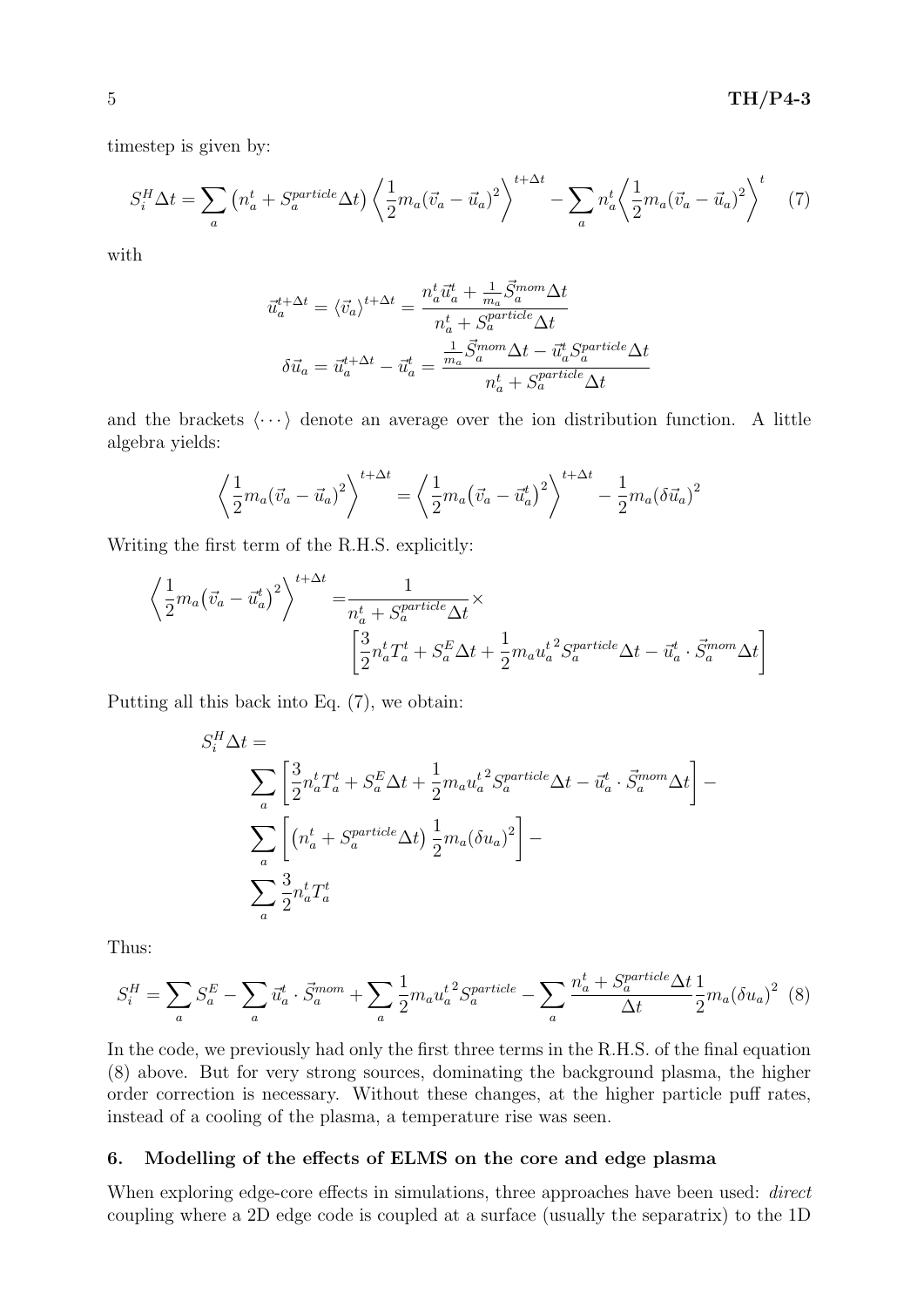

Figure 4: Geometry used (left panel) and experimental and fitted profiles (right panel) of electron temperature (top) and electron density (bottom) along the outer midplane from experiment and the code.

core code; mediated coupling where the 2D results are parameterized in some form and are then used to provide better boundary conditions for the 1D core code; and *avoided* where the 2D edge code is used over the whole domain. This third approach has been used to look at the effects of ELM size on the whole plasma for AUG simulations. To do this, a set of radial anomalous transport coefficients and sources (particles and heating) were taken from a 1D simulation of a particular AUG discharge, and then used for a series of simulations where: (1) the effect of ELM "size" (depth of region directly affected by the ELM, transport enhancement factor during the ELM event) on both the core and edge was investigated; (2) the main plasma density of the ELMing plasma was varied under feedback control of an edge gas-puff; (3) the effect of the heat pulses on the target was investigated using a thermal model for the plates.

The geometry used, and the midplane electron temperature and density from the experiment and one of the simulations are shown in figure 4. Some results have been presented in [13]. For these simulations, some modifications of the code were necessary to ensure zero flux boundary conditions at the core boundary by implementing a feedback control of the core density.

### 7. Modelling of Tungsten

Following work by Pütterich *et al.* and the ADAS group [14] on tungsten atomic data and bundling of charge states, it is now possible to simulate realistically AUG in its new full-W wall configuration. Currently, SOLPS runs are ongoing with a detailed wall model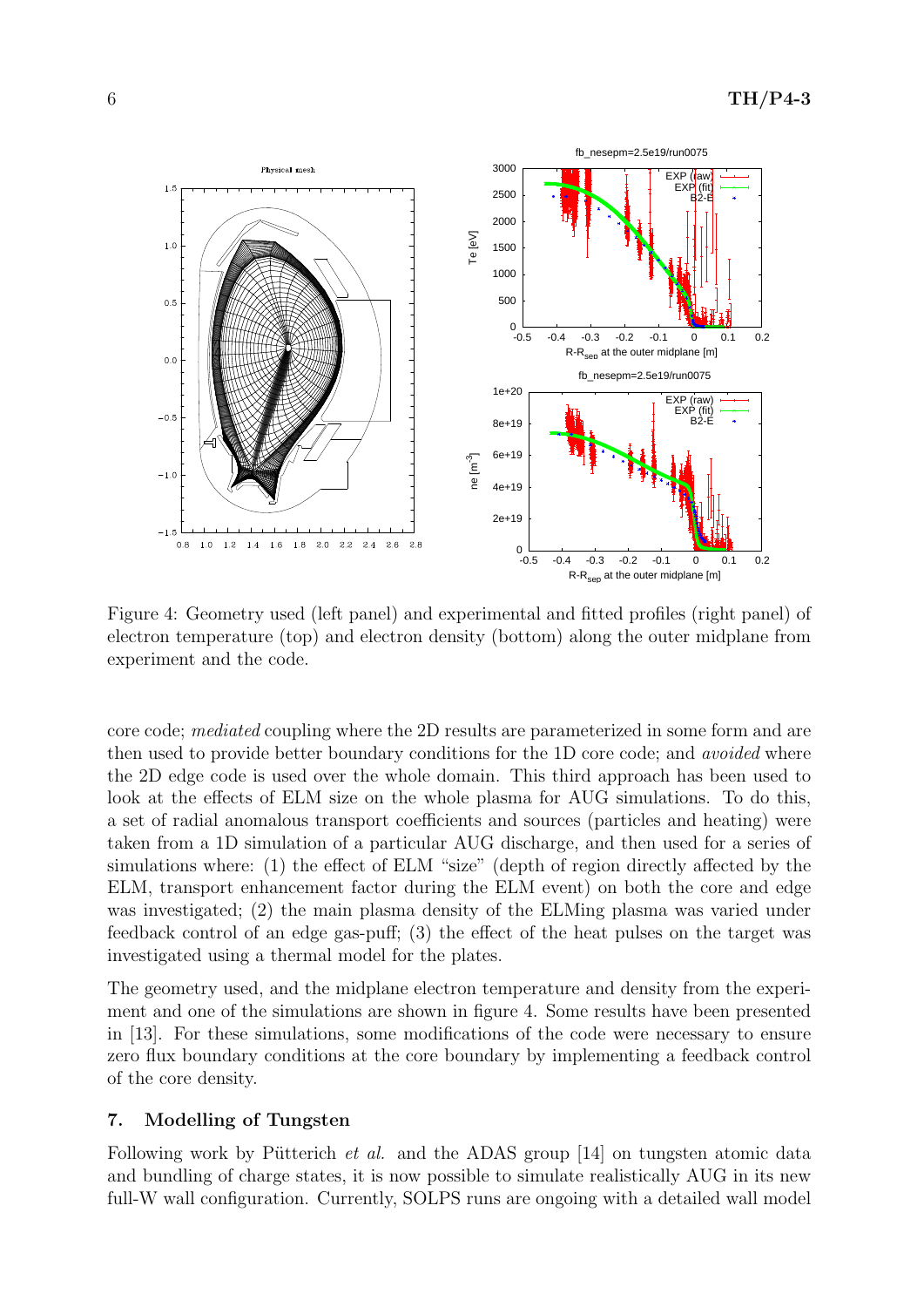

Figure 5: Different W bundles used.



Figure 6: Differing levels of mesh refinement.

tracking erosion and redeposition of wall material. The goal of these runs is to compare the impact of various bundling schemes (with varying emphasis on charge states being bundled and aggressiveness in the reduction of the number of W species in the simulations, down to 9 bundles for the most aggressive, see figure 5) on the full edge plasma solution, and also comparing to runs with the full complement of W charge states.

This work builds on changes [15–17] to the B2 part of SOLPS5 that incorporate a detailed wall model, including a thermal model for the target plates, enhanced erosion processes, an erosion/deposition/re-erosion model and, most recently, the incorporation of the ability to bundle different charge states together so as to reduce the computational demands.

# 8. Discussion and planned updates to the code

There is always a balancing act between the use of a code such as SOLPS versus the further development of the code. In the above sections, physics results have been bracketed with the code updates required to produce those results. Other work on the code is longer term, such as the better treatment of "drift" terms and the improvement of the basic "numerics". This second aspect is discussed briefly below.

Work has continued on extending the B2 code to support grid adaptation. The basis for this approach is to recast the solver to work on fully unstructured grids. These working grids consist of logically rectangular control volumes and are built by joining control volumes starting from a finest possible field-aligned base grid as supplied by the grid generator. Algorithms have been developed that support both isotropic and anisotropic grid refinement and coarsening of the unstructured working grids. The adaptation mechanism supports configurable strategies to expand local adaptation requests as required to make the resulting grids comply to the restrictions given by the grid data structure.